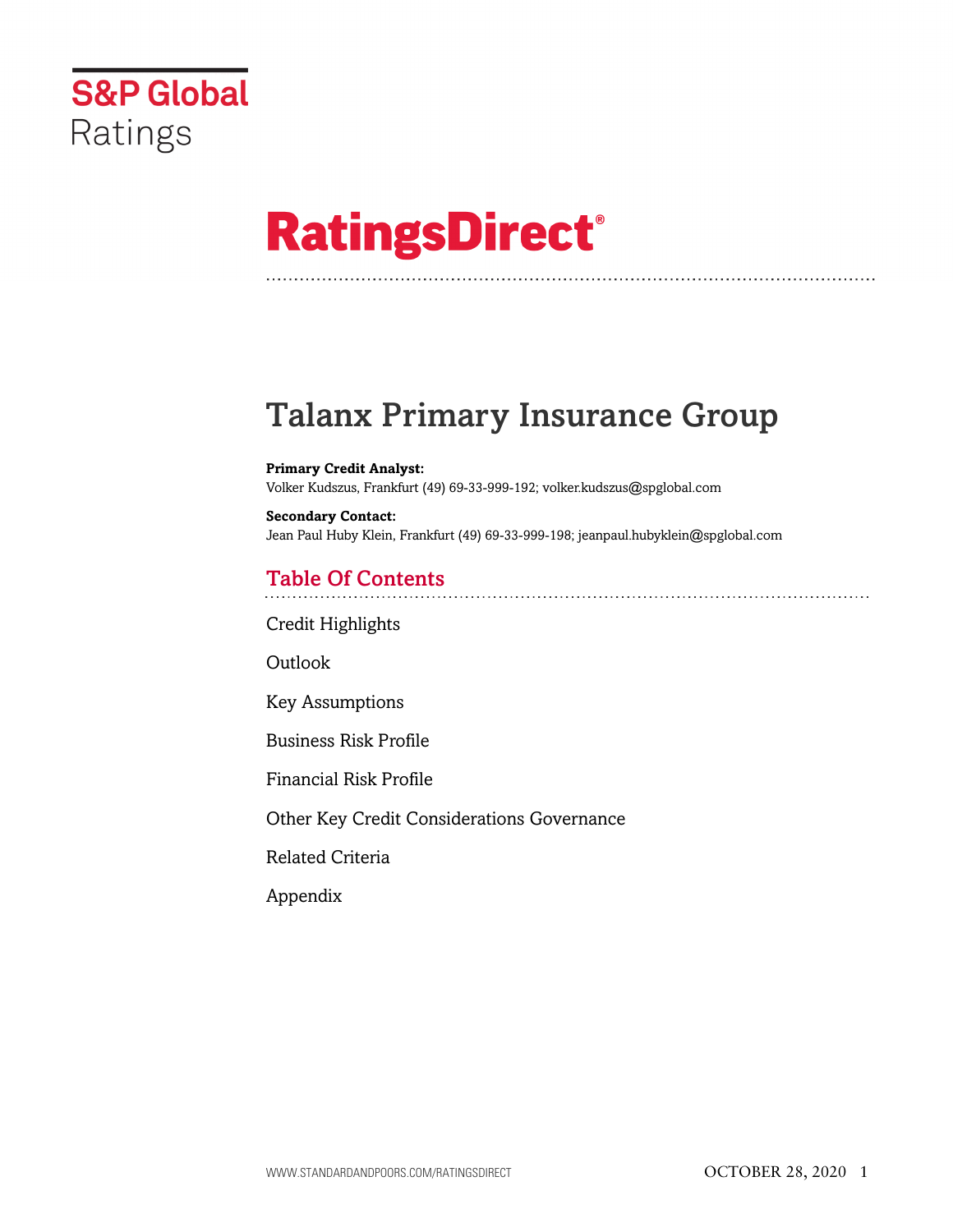# Talanx Primary Insurance Group



IICRA--Insurance Industry And Country Risk Assessment. SACP--Stand-alone credit profile.

# <span id="page-1-0"></span>Credit Highlights

| Overview                                                                                                                                                            |                                                                                                                                                                    |
|---------------------------------------------------------------------------------------------------------------------------------------------------------------------|--------------------------------------------------------------------------------------------------------------------------------------------------------------------|
| <b>Strengths</b>                                                                                                                                                    | <b>Risks</b>                                                                                                                                                       |
| Sound geographic and business-line diversification of premiums,<br>complementing the domestic market position as one of the largest<br>insurance groups in Germany. | Uncertain earnings development for 2020 from pandemic-related losses<br>and an active natural catastrophe season, especially for the industrial<br>lines business. |
| Extremely strong capital adequacy, based on our internal risk-based<br>capital model, supported by Hannover Re's earnings contribution.                             | Business operations that, while diverse, don't contribute equally to<br>bottom-line results, which benefit from Hannover Re dividends.                             |
| Recovering underlying technical profitability (excluding pandemic<br>losses) in industrial lines and retail Germany following restructuring<br>measures.            |                                                                                                                                                                    |

*S&P Global Ratings expects Talanx Primary Insurance Group (TPG) to maintain its position as one of the largest insurance groups in Germany.* The Talanx group operates mainly across the following segments: industrial lines, German retail,, international retail, and reinsurance. TPG operates in the first three segments. Gross premiums from its primary operations were €17.5 billion in 2019, up about 15% compared from 2018 levels. However, we expect that premiums will decline in 2020 by about 4%-6% because of pandemic-related lower economic activity, with a gradual recovery in 2021.

#### *Lower technical and investment returns will have a material impact on 2020 earnings.* We believe that

pandemic-related claims and an active natural catastrophe season will put pressure on underwriting results, especially in the industrial lines business, where the group is exposed to COVID-19-related claims like business closures. We also believe that investment returns will decline in 2020 due to write-downs on investments like private equities, as well as lower interest rates. We expect this to lead to a return on equity (ROE) decline to 2%-4% in 2020 compared with 8.3% in 2019.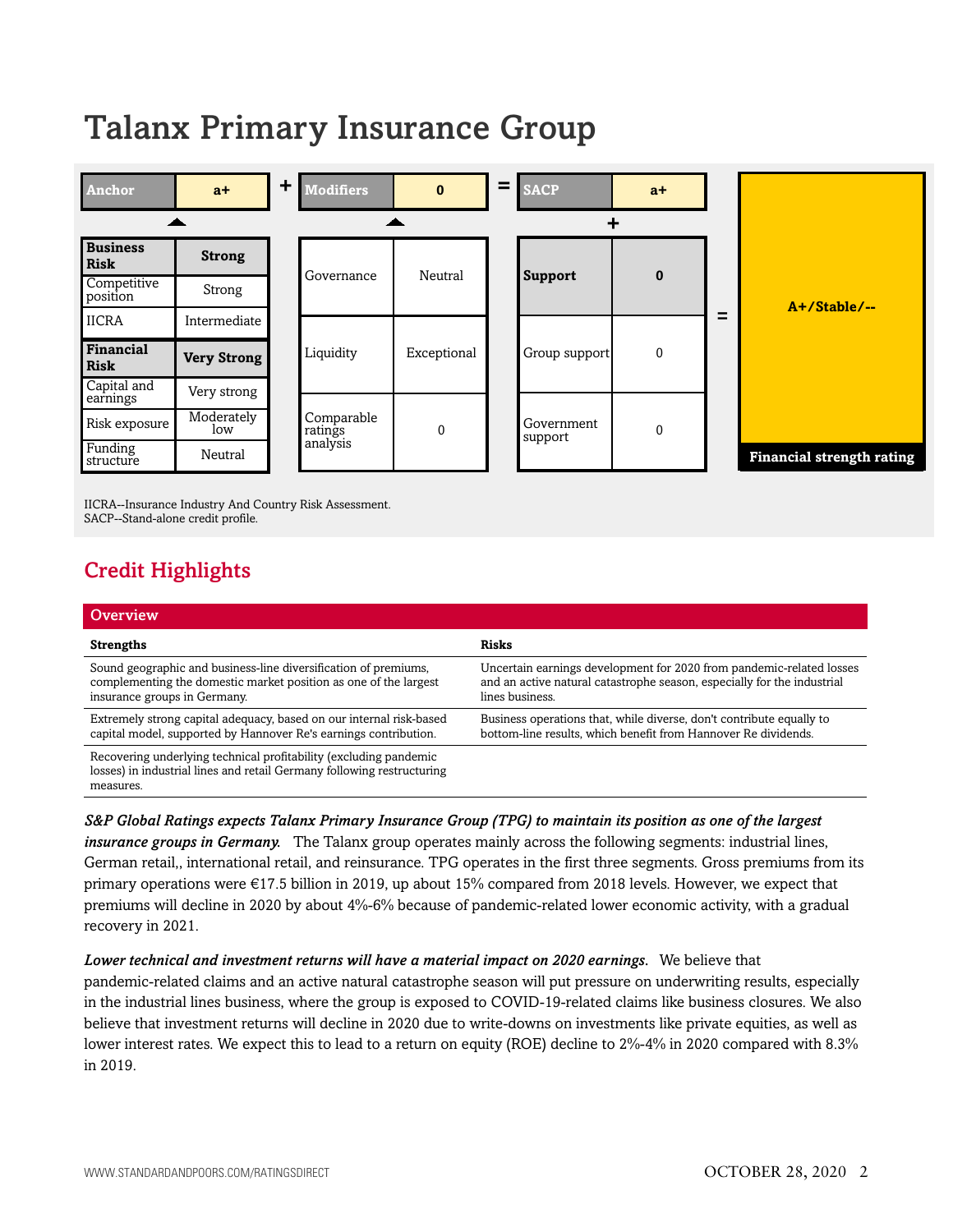*Capitalization remains very strong, and protected by sound risk controls.* We assess TPG's capital adequacy at the 'AAA' level, based on our internal risk-based capital model. The group's regulatory solvency ratio was also sound in first-half 2020, at 191% excluding transitional measures. The group's ample capital base and successful risk controls will likely mitigate capital volatility, enabling TPG to cope with further market volatility and possible large man-made losses or natural catastrophe events. We believe that capitalization will remain in 2021 and 2022 at least in the 'AA' range despite exposure to tail risks like natural catastrophes or pandemics.

### **Outlook: Stable**

The outlook is stable because we believe that the group will maintain its competitive strength, based on its strong business and regional diversification over our 2020-2022 forecast horizon. Despite some earnings decline in 2020 related to COVID-19 claims and capital market volatility, we expect TPG will maintain at least very strong capital and earnings.

#### Downside scenario

We would consider taking a negative rating action on TPG over the next 24 months if the company's capital and earnings sustainably weakened to lower than very strong. This could occur if significantly higher insurance losses led to markedly lower earnings than we anticipate in our base-case scenario, or capital needs increase higher than expected.

#### Upside scenario

We view a positive rating action as a remote possibility over the next 24 months. However, it could occur if TPG further significantly diversifies its earnings base by geography in its industrial and retail insurance business. This would also require a sustainable turnaround of its German retail and industrial lines operations.

# <span id="page-2-0"></span>Key Assumptions

- Historically low long-term interest rates at negative 0.5% in 2020 and negative 0.4% in 2021 for Germany, and negative 0.1% and positive 0.1%, respectively, in the eurozone.
- German real GDP decline of 5.4% in 2020, with 4.7% growth in 2021; and a decline of 7.4% in 2020, followed by 6.1% growth for the eurozone, respectively.
- Increase in unemployment to 4.3% in 2020 and 4.5% in 2021 in Germany, after 3.1% in 2019. A similar trend in the eurozone, increasing to 8.1% in 2020 and 9.1% in 2021 from 7.6% in 2019.

| <b>Talanx Primary Insurance Group--Key Metrics</b> |                     |                     |                     |                     |                     |                     |                |
|----------------------------------------------------|---------------------|---------------------|---------------------|---------------------|---------------------|---------------------|----------------|
|                                                    | 2021f               | 2020f               | 2019                | 2018                | 2017                | 2016                | 2015           |
| S&P Global Ratings capital<br>adequacy             | Extremely<br>strong | Extremely<br>strong | Extremely<br>strong | Extremely<br>strong | Extremely<br>strong | Extremely<br>strong | Very<br>strong |
| Gross premium written (mil.<br>€)                  | ~17.500             | 16.500-16.800       | 17.536              | 15.270              | 14.803              | 14.225              | 14,359         |
| Net income (mil. $\in$ )                           | >750                | >400                | 957.7               | 702.6               | 728.8               | 895.0               | 750.3          |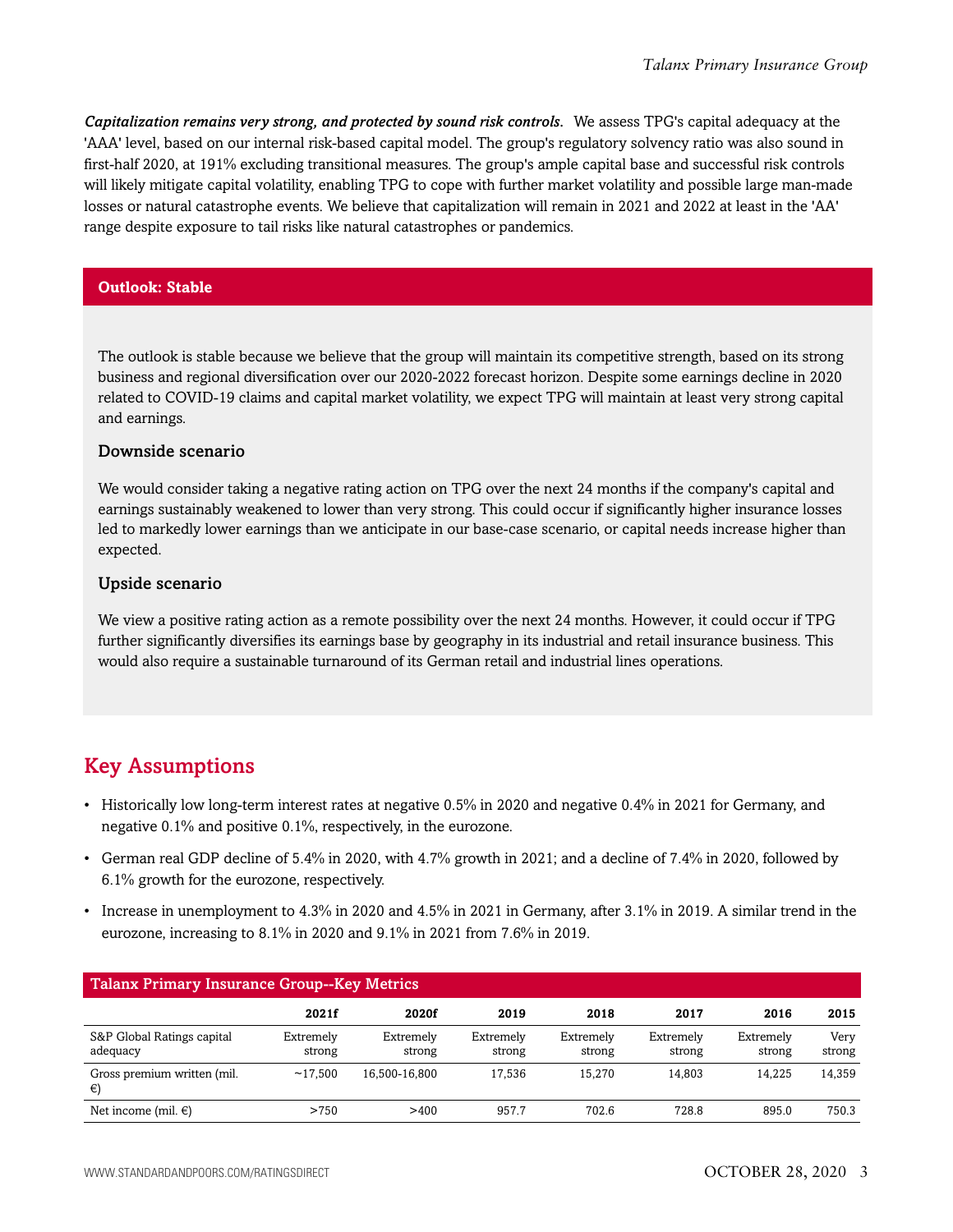| Talanx Primary Insurance Group--Key Metrics (cont.) |              |              |      |       |       |      |      |
|-----------------------------------------------------|--------------|--------------|------|-------|-------|------|------|
|                                                     | 2021f        | 2020f        | 2019 | 2018  | 2017  | 2016 | 2015 |
| Return on shareholders'<br>equity $(\%)$            | $~1 - 5 - 7$ | $~2 - 4$     | 8.3  | 6.6   | 6.9   | 9.0  | 8.1  |
| Financial leverage (%)                              | $<$ 40       | $<$ 40       | 24.9 | 25.7  | 22.8  | 19.8 | 20.9 |
| EBITDA Fixed charge<br>coverage (x)                 | $~16 - 8$    | $-4-7$       | 7.8  | 7.0   | 6.6   | 7.6  | 7.1  |
| Financial obligation/EBITDA                         | $~2 - 3$     | $~1 - 3 - 6$ | 2.4  | 2.6   | 2.3   | 1.5  | 1.4  |
| Net investment yield $(\% )$                        | $-3,0-3,2$   | $-3,1-3,3$   | 3.8  | 3.5   | 4.1   | 3.5  | 3.7  |
| $P/C$ net combined ratio $(\%)$                     | $-97-99$     | $-98-102$    | 97.8 | 100.0 | 101.0 | 97.7 | 97.7 |
| Return on revenue $\frac{1}{2}$                     | N.A.         | N.A.         | 7.3  | 5.7   | 5.9   | 4.6  | 5.1  |

Talanx Primary Insurance Group--Key Metrics (cont.)

<span id="page-3-0"></span>f--S&P Global Ratings forecast. N.A.--Not available

# Business Risk Profile: Strong

TPG is one of the leading insurance groups in Germany, with a broad business portfolio offering life and P/C insurance

through its defined four segments. Although the group benefits from strong premium diversification across segments and geographies, this has not yet translated into broad earnings' diversity.

The dampening effects from restructuring measures on premium growth are fading, but we believe that the pandemic-related macroeconomic downturn will have a negative impact on the group's 2020 growth aspirations. We estimate a premium decline of 4%-6% in 2020 mainly from the retail international and German retail business. In retail international, we have seen a gross premium decline of 13% in first-half 2020, especially due to a deliberate drop in the Italian single premium life business, as well as lower business activity in Latin America, especially in the motor segment and negative currency effects. The German retail business has mainly been affected in the bancassurance operations due to the mandatory closure of bank branches during the lockdown in Germany. Premiums declined by 5% in the first six months of 2020. For both segments, we believe that this trend will continue in the rest of the year.

The industrial lines sector showed a strong premium increase of 11% in first-half 2020 mainly due to the specialty business and stronger rates. We do not expect such a growth rate by year-end 2020, because some revenue linked contracts will trigger some premium refunds. This is because industrial clients generated lower revenue than estimated due to the economic downturn.

# <span id="page-3-1"></span>Financial Risk Profile: Very Strong

Based on the analysis of our risk-based capital model, we assess TPG's capital adequacy firmly in the 'AAA' range in 2019 and

assume capitalization will remain at least in the 'AA' range over 2020-2022 despite the group's exposure to large losses such as natural catastrophes and the pandemic. Equally, we expect regulatory capital to remain securely within the group target of 150%-200%. The regulatory solvency ratio was 211% in 2019 and 191% in first-half 2020 without including transitional measures.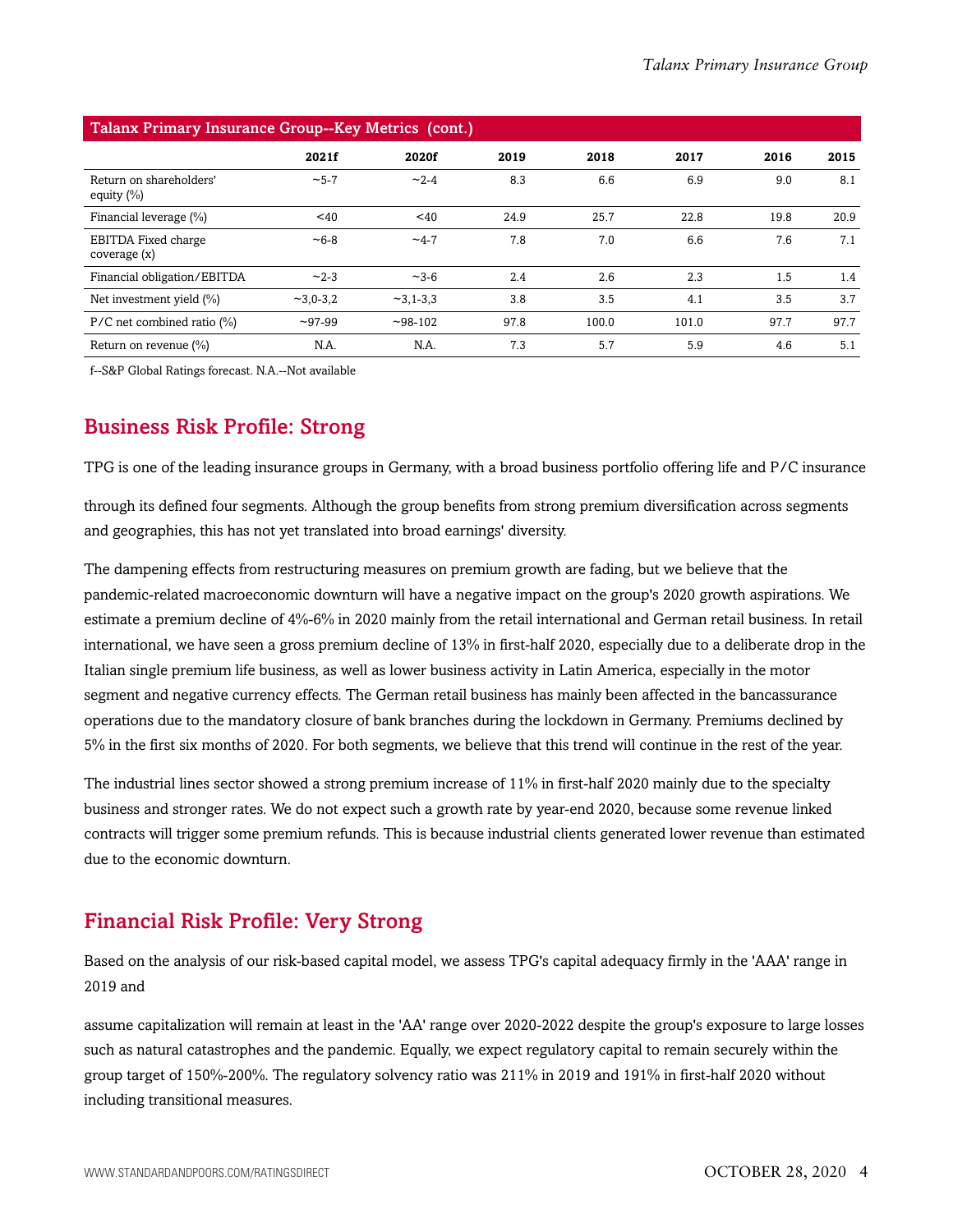Our prospective capital view is based on our expectation that TPG will generate net profit of more than  $\epsilon$ 400 million

in 2020. We expect earnings to decline mainly from large pandemic-related losses in the industrial business, which is partly compensated by a positive claims development in the domestic and international retail operations, for example in the motor business. Large losses from an active natural catastrophe year might further strain 2020 results. We believe that improvements in underlying technical results, reflecting the implementation of restructuring measures in industrial lines and retail Germany, and lower losses from the pandemic will improve net profits to more than €750 million in 2021.

Consequently, we expect the combined ratio to increase to 98%-102% in 2020 and recover to 97%-99% in 2021. Capital market volatility, write-offs in pandemic-affected investments like private equity, and persistently low interest rates will stress investment returns in 2020, where we expect a decline to about 3.1-3.3%. We expect that lower-for-longer yields will continue to erode investment returns, in 2021 leading to an investment yield of 3.0%-3.2%. Consequently, we assume a ROE decline to 2%-4% in 2020, recovering to 5%-7% in 2021 compared with 8.3% in 2019.

In our view, TPG's conservative investment strategy, broad geographic business diversification, and sound risk controls make the group relatively resilient against capital and earnings volatility. In our view, potential volatility might result from large losses, such as natural catastrophe events or the pandemic. However, we believe that the risk is mitigated by a sound reinsurance protection and conservative natural catastrophe and other large loss budgeting.

TPG has demonstrated its access to ample sources of external funding, including equity, reinsurance or debt markets, and we expect this to continue. At year-end 2019, TPG's financial leverage ratio (debt plus hybrids to shareholders equity, and consolidating the Hannover Re subgroup) was 24.9%, compared with 25.7% in 2018, while fixed-charge coverage stood at 7.8x in 2019 compared with 7.0x in 2018. Based on our capital and earnings forecast and assuming no major change in TPG's capital management approach, we expect financial leverage to remain below 40%. The fixed-charge coverage ratio will be affected in 2020 by the pandemic, declining to 4x-7x. However, we expect a recovery to 6x-8x in 2021.

# <span id="page-4-0"></span>Other Key Credit Considerations Governance

#### **Liquidity**

We expect TPG's liquidity to remain exceptional over the next two years. The group has ample liquidity sources available, mainly premium income and a highly liquid asset portfolio. Moreover, there are no refinancing risks, in our view.

#### Factors specific to the holding company

The ratings on Talanx AG, the group's operating holding company, are equalized with those of TPG's core entities, due to its role within the wider group as internal reinsurer, further enhancing the diversity of its cash flow and its ability to honor financial obligations. Furthermore, Talanx AG benefits from substantial levels of excess capital and a moderate level of financial leverage.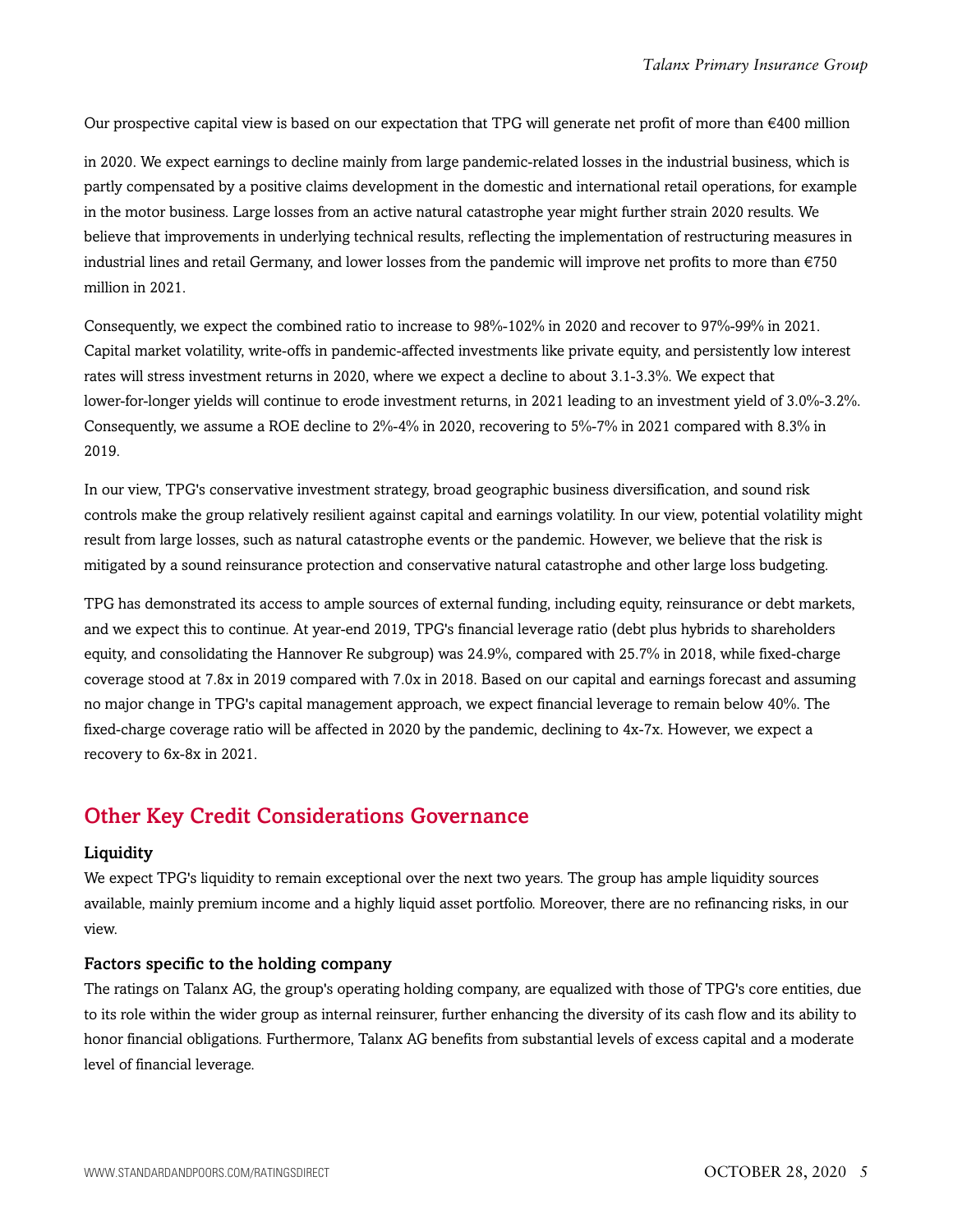## Group support

Our assessment of Hannover Re reflects the group's stand-alone characteristics. The group is 50.2%-owned by ultimate parent Talanx AG, while the remainder of its shares is widely held. We understand that Hannover Re's strategy, capital management, and cash flow are independent from Talanx AG. However, we believe there is a strategic alignment between the two groups, indicated by the joint venture in the industrial specialty business.

### Environmental, social, and governance

We consider TPG's exposure to environmental and social risks as on par with the insurance sector globally, and with peers such as Mapfre and Allianz. Standards for corporate governance are typically high in Germany and in many of the other countries where TPG has material exposure. The group has three business segments in the primary insurance segment and a majority shareholding in Hannover Re. Much of TPG's exposure to environmental factors stems from its industrial lines sector. For example, climate change could increase the frequency and severity of claims from extreme weather events, including natural catastrophes. However, we believe TPG has contained the risk through sound reinsurance protection and conservative natural catastrophe and other large-loss budgeting--its budget for this was €360 million in 2020. TPG's life operations are exposed to social factors such as demographic trends relating to improved longevity or rising chronic diseases. These trends could increase its liabilities, especially in Germany. Nevertheless, this is a common problem for life insurers. TPG's diversification by business line and the variety of life insurance products it offers mitigates the risks.

We do not foresee any material governance issues that could affect the ratings. The recent changes in the top management were cautiously planned well ahead of time, and we believe the replacements illustrate the group's ability to implement its management succession plans with internal and external resources. We think that the management team has a consistent track record of strategic planning, strong execution, and transparent, demanding, and sophisticated financial management.

#### Accounting considerations

We mainly base our assessment of TPG on its annual financial statements, including the mutual parent HDI VaG, where we focus on the three primary insurance segments: German retail, international retail, and industrial lines, supplemented by nonpublic information on the life and P/C operations and a consolidated view on TPG. Our assessment of financial flexibility relies on consolidated HDI Group figures rather than on TPG data only. In our ratings on domestic and nondomestic subsidiaries of HDI Group, we base our analysis on annual reports under local generally accepted accounting practices and International Financial Reporting Standards.

# <span id="page-5-0"></span>Related Criteria

- Criteria | Insurance | General: Insurers Rating Methodology, July 1, 2019
- General Criteria: Group Rating Methodology, July 1, 2019
- Criteria | Insurance | Property/Casualty: Assessing Property/Casualty Insurers' Loss Reserves, Nov. 26, 2013
- General Criteria: Principles Of Credit Ratings, Feb. 16, 2011
- Criteria | Insurance | General: A New Level Of Enterprise Risk Management Analysis: Methodology For Assessing Insurers' Economic Capital Models, Jan. 24, 2011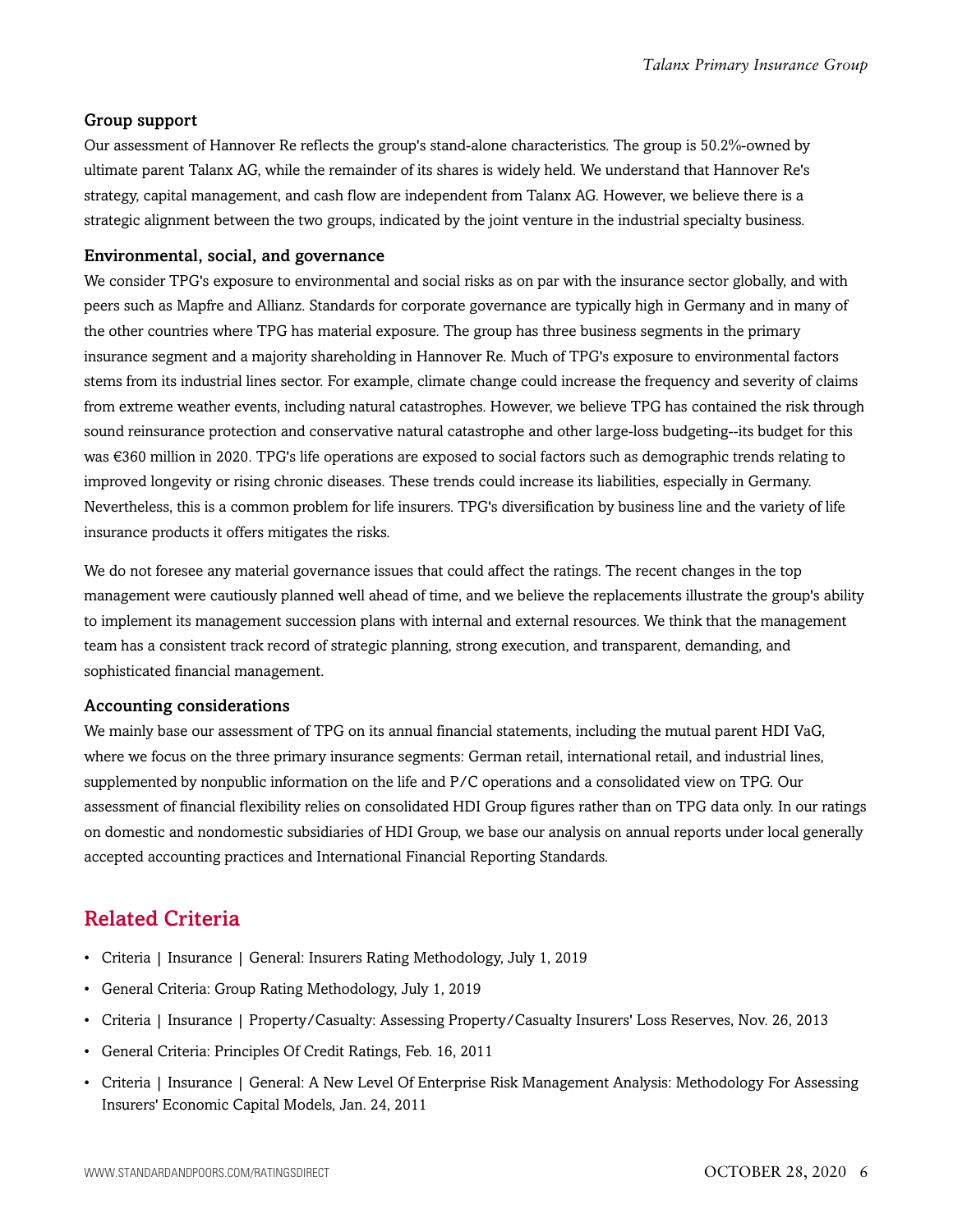• Criteria | Insurance | General: Refined Methodology And Assumptions For Analyzing Insurer Capital Adequacy Using The Risk-Based Insurance Capital Model, June 7, 2010

# <span id="page-6-0"></span>Appendix

| <b>Talanx Primary Insurance Group--Credit Metrics History</b> |                  |                  |                  |  |  |  |
|---------------------------------------------------------------|------------------|------------------|------------------|--|--|--|
| Ratio/Metric                                                  | 2019             | 2018             | 2017             |  |  |  |
| S&P Global Ratings capital adequacy*                          | Extremely strong | Extremely strong | Extremely strong |  |  |  |
| Total invested assets                                         | 98,899           | 89,739           | 88,923           |  |  |  |
| Total shareholder equity                                      | 12,459           | 10,650           | 10,532           |  |  |  |
| Gross premiums written                                        | 17,536           | 15,270           | 14,803           |  |  |  |
| Net premiums written                                          | 13,736           | 12,662           | 12,182           |  |  |  |
| Net premiums earned                                           | 13,329           | 12,317           | 11,843           |  |  |  |
| Reinsurance utilization (%)                                   | 21.7             | 17.1             | 17.7             |  |  |  |
| <b>EBIT</b>                                                   | 1,242            | 902              | 929              |  |  |  |
| Net income (attributable to all shareholders)                 | 958              | 703              | 729              |  |  |  |
| Return on revenue (%)                                         | 7.3              | 5.7              | 5.9              |  |  |  |
| Return on assets (excluding investment gains/losses) (%)      | 1.2              | 0.9              | 1.0              |  |  |  |
| Return on shareholders' equity (reported) (%)                 | 8.3              | 6.6              | 6.9              |  |  |  |
| $P/C$ : net combined ratio (%)                                | 97.8             | 100.0            | 101.0            |  |  |  |
| $P/C$ : net expense ratio $(\%)$                              | 28.1             | 27.6             | 28.5             |  |  |  |
| $P/C$ : return on revenue $(\%)$                              | 5.8              | 3.9              | 4.8              |  |  |  |
| Net investment yield $(\%)$ -- including all gains            | 3.8              | 3.5              | 4.1              |  |  |  |

### **Business And Financial Risk Matrix**

| <b>Business</b> | Financial risk profile |                    |               |              |              |              |              |            |
|-----------------|------------------------|--------------------|---------------|--------------|--------------|--------------|--------------|------------|
| risk profile    | Excellent              | <b>Very Strong</b> | Strong        | Satisfactory | Fair         | Marginal     | Weak         | Vulnerable |
| Excellent       | aa+                    | aa                 | aa-           | $a+$         | a-           | bbb          | $bb+$        | $b+$       |
| Very Strong     | aa                     | aa/aa-             | $aa$ -/ $a$ + | $a+/a$       | $a$ -/bbb+   | bbb/bbb-     | $bb+$ / $bb$ | $b+$       |
| <b>Strong</b>   | $aa$ -/ $a$ +          | $a+/a$             | $a/a-$        | $a$ -/ $bbb$ | $bbb + /bbb$ | bbb-/bb+     | bb/bb-       | $b+b$      |
| Satisfactory    | a                      | $a/a-$             | $a$ -/ $bbb$  | $bbb+b$      | bbb/bbb-     | $bb+$ / $bb$ | $bb-$ / $b+$ | $b/b$ -    |
| Fair            | a-                     | $a$ -/ $bbb$       | $bbb + /bbb$  | bbb/bbb-     | $bbb-/bb+$   | bb/bb-       | $b+b$        | $b-$       |
| Weak            | bbb+/bbb               | bbb/bbb-           | $bbb-/bb+$    | $bb+/bb$     | bb/bb-       | $bb-/b+$     | $b/b$ -      | $b-$       |
| Vulnerable      | $bbb-/bb+$             | $bb+$ / $bb$       | bb/bb-        | $bb-$ / $b+$ | $b+b$        | $b/b$ -      | $b-$         | $b-$       |

**Note:** Where table indicates two possible outcomes, we determine the anchor as follows: For financial risk profiles that we assess as satisfactory or stronger, we consider the relative strength of both the business risk and financial risk profiles within the cell. This is based on a holistic assessment of the relative strengths of the rating factors of the business risk profile and financial risk profile. For financial risk profiles that we assess as fair or weaker, we typically place more weight on the relative strength of the rating factors of the financial risk profile.

#### Ratings Detail (As Of October 28, 2020)\*

**Holding Company: Talanx AG**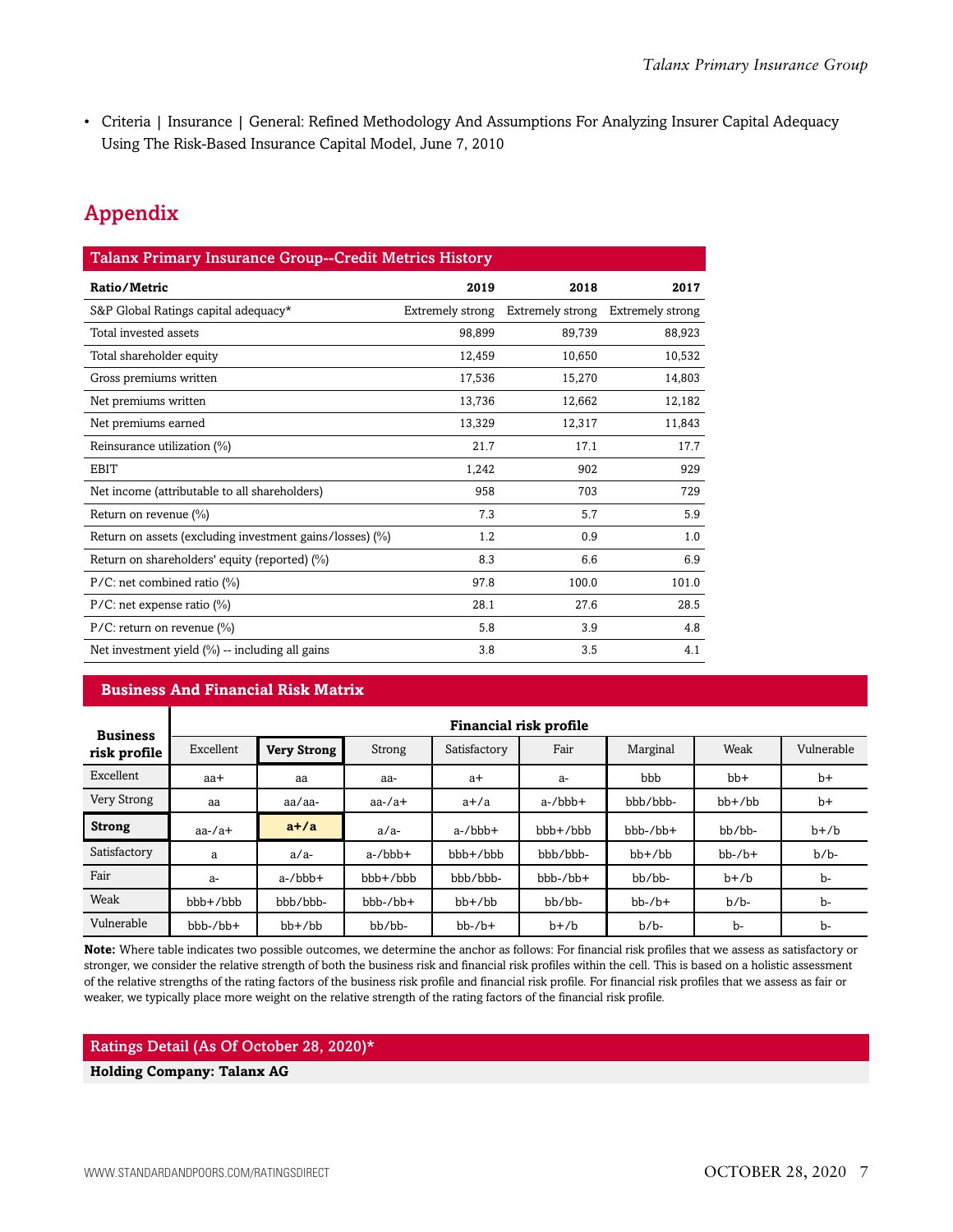| Ratings Detail (As Of October 28, 2020)*(cont.)       |                 |
|-------------------------------------------------------|-----------------|
| <b>Financial Strength Rating</b>                      |                 |
| Local Currency                                        | A+/Stable/--    |
| <b>Issuer Credit Rating</b>                           | A+/Stable/--    |
| Senior Unsecured                                      | A+              |
| <b>Operating Companies Covered By This Report</b>     |                 |
| HDI Haftpflichtverband der Deutschen Industrie V.a.G. |                 |
| <b>Financial Strength Rating</b>                      |                 |
| Local Currency                                        | A+/Stable/--    |
| <b>Issuer Credit Rating</b>                           |                 |
| Local Currency                                        | A+/Stable/--    |
| <b>HDI Global Insurance Co.</b>                       |                 |
| <b>Financial Strength Rating</b>                      |                 |
| Local Currency                                        | A+/Stable/--    |
| <b>Issuer Credit Rating</b>                           |                 |
| Local Currency                                        | A+/Stable/--    |
| <b>HDI Global Network AG</b>                          |                 |
| <b>Financial Strength Rating</b>                      |                 |
| Local Currency                                        | A+/Stable/--    |
| <b>Issuer Credit Rating</b>                           |                 |
| Local Currency                                        | A+/Stable/--    |
| <b>HDI Global SE</b>                                  |                 |
| <b>Financial Strength Rating</b>                      |                 |
| Local Currency                                        | $A+$ /Stable/-- |
| <b>Issuer Credit Rating</b>                           | A+/Stable/--    |
| <b>HDI Global Specialty SE</b>                        |                 |
| <b>Financial Strength Rating</b>                      |                 |
| Local Currency                                        | A+/Stable/--    |
| <b>Issuer Credit Rating</b>                           |                 |
| Local Currency                                        | A+/Stable/--    |
| <b>HDI Lebensversicherung AG</b>                      |                 |
| <b>Financial Strength Rating</b>                      |                 |
| Local Currency                                        | A+/Stable/--    |
| <b>Issuer Credit Rating</b>                           | A+/Stable/--    |
| <b>HDI Versicherung AG (Germany)</b>                  |                 |
| <b>Financial Strength Rating</b>                      |                 |
| Local Currency                                        | A+/Stable/--    |
| <b>Issuer Credit Rating</b>                           |                 |
| Local Currency                                        | A+/Stable/--    |
| neue leben Lebensversicherung AG                      |                 |
| <b>Financial Strength Rating</b>                      |                 |
| Local Currency                                        | A+/Stable/--    |
| <b>Issuer Credit Rating</b>                           |                 |
| Local Currency                                        | A+/Stable/--    |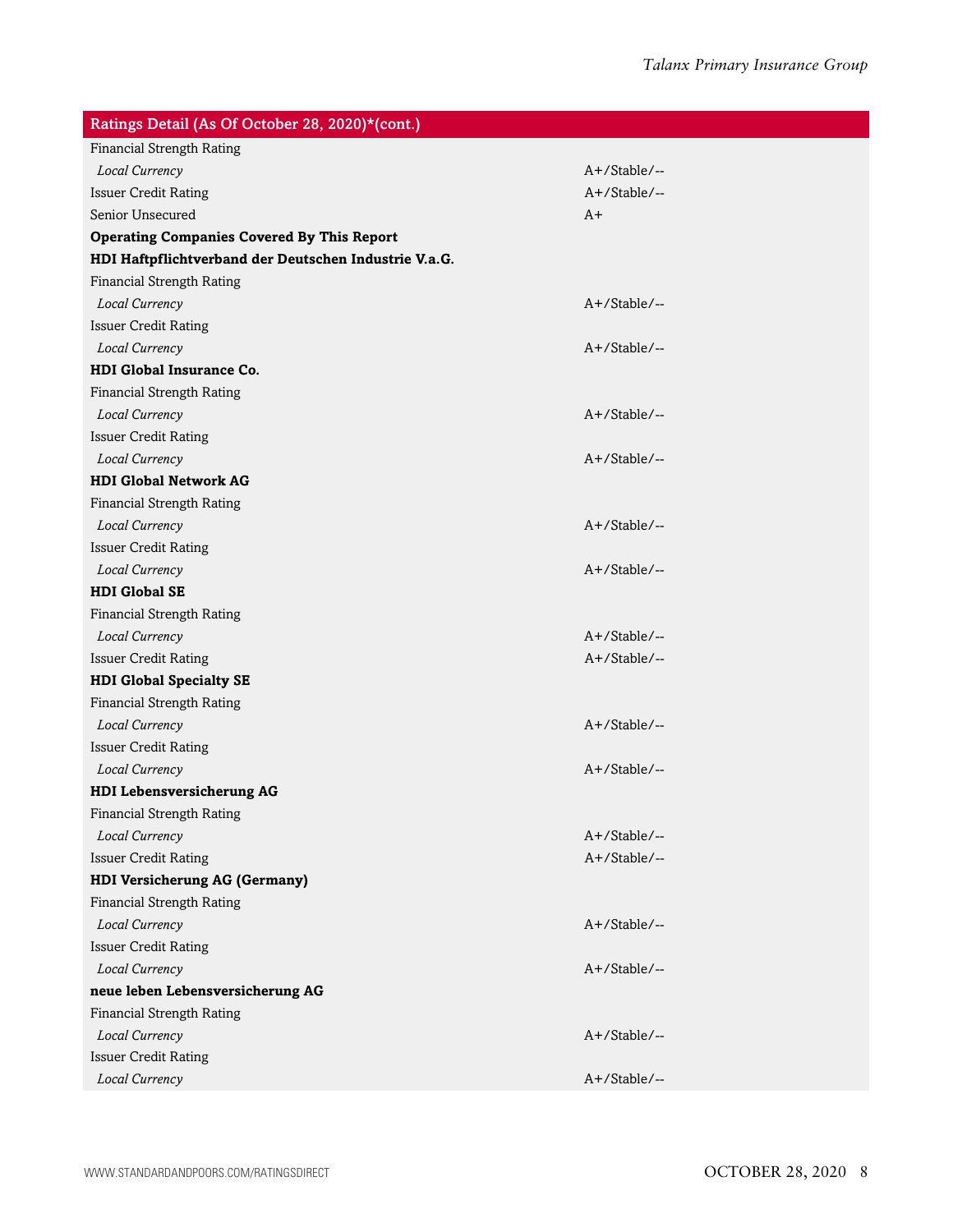| Ratings Detail (As Of October 28, 2020)*(cont.)   |                 |  |  |  |  |
|---------------------------------------------------|-----------------|--|--|--|--|
| PB Lebensversicherung AG                          |                 |  |  |  |  |
| Financial Strength Rating                         |                 |  |  |  |  |
| Local Currency                                    | $A/Stable/$ --  |  |  |  |  |
| <b>Issuer Credit Rating</b>                       |                 |  |  |  |  |
| Local Currency                                    | $A/Stable/$ --  |  |  |  |  |
| <b>TARGO Lebensversicherung AG</b>                |                 |  |  |  |  |
| Financial Strength Rating                         |                 |  |  |  |  |
| Local Currency                                    | $A+$ /Stable/-- |  |  |  |  |
| <b>Issuer Credit Rating</b>                       |                 |  |  |  |  |
| Local Currency                                    | $A+$ /Stable/-- |  |  |  |  |
| Towarzystwo Ubezpieczen i Reasekuracji WARTA S.A. |                 |  |  |  |  |
| Financial Strength Rating                         |                 |  |  |  |  |
| Local Currency                                    | $A+$ /Stable/-- |  |  |  |  |
| <b>Issuer Credit Rating</b>                       |                 |  |  |  |  |
| Local Currency                                    | $A+$ /Stable/-- |  |  |  |  |
| <b>Domicile</b>                                   | Germany         |  |  |  |  |

\*Unless otherwise noted, all ratings in this report are global scale ratings. S&P Global Ratings' credit ratings on the global scale are comparable across countries. S&P Global Ratings' credit ratings on a national scale are relative to obligors or obligations within that specific country. Issue and debt ratings could include debt guaranteed by another entity, and rated debt that an entity guarantees.